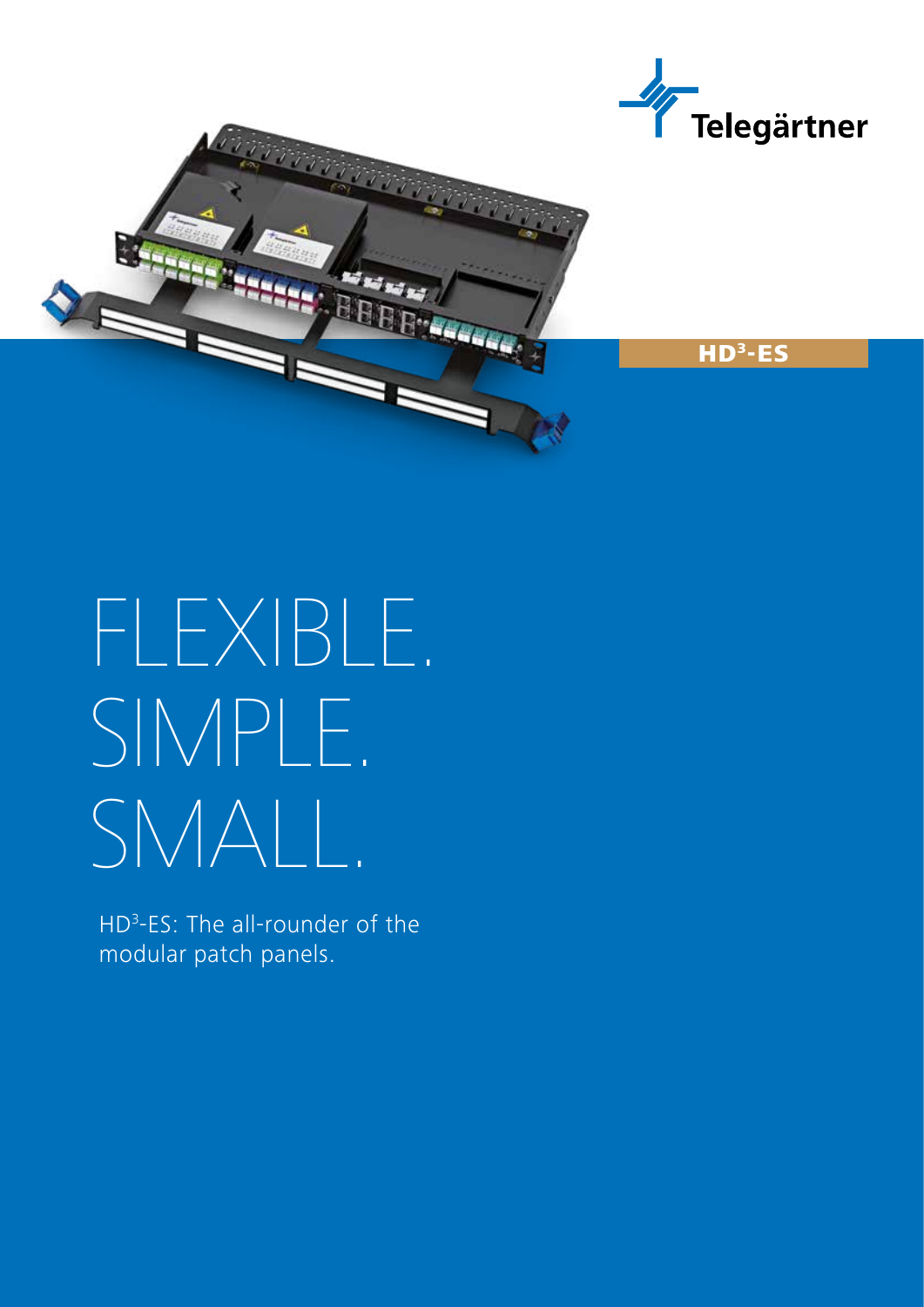## SPACE-OPTIMIZATION MADE EASY AND SAFE.

Not only in telecommunication / equipment rooms and micro data centers, but also in large server rooms rackspace is limited. Cost pressure and a lack of space usually set narrow limits for a reliable passive IT infrastructure. The requirements are clear: Scalability, flexibility and efficiency.

The Telegärtner HD<sup>3</sup>-ES is the first choice for these requirements.

It combines the unique features of the Telegärtner  $HD<sup>3</sup>$  philosophy – High Density, High Durability, High Diversity – with the clear focus on simplicity, operational safety and customer benefits.

..ES", like being focused on the ESsential. The fiber optic adaptors for example have integrated, automatic shutters to protect personnel and equipment from laser light. The tool-free assembly simplifies the installation of the modules and the cable management. And the large cable management bar on the rear facilitates proper and safe cable routing. The perfect interaction of all components of the new HD<sup>3</sup>-ES series create a robust, reliable and scalable platform for the economic fiber and twisted pair expansion of your IT infrastructure. Today and tomorrow.

Tool-free mountable cable management bar with label holders, bendradius support on the sides and detachable cable guides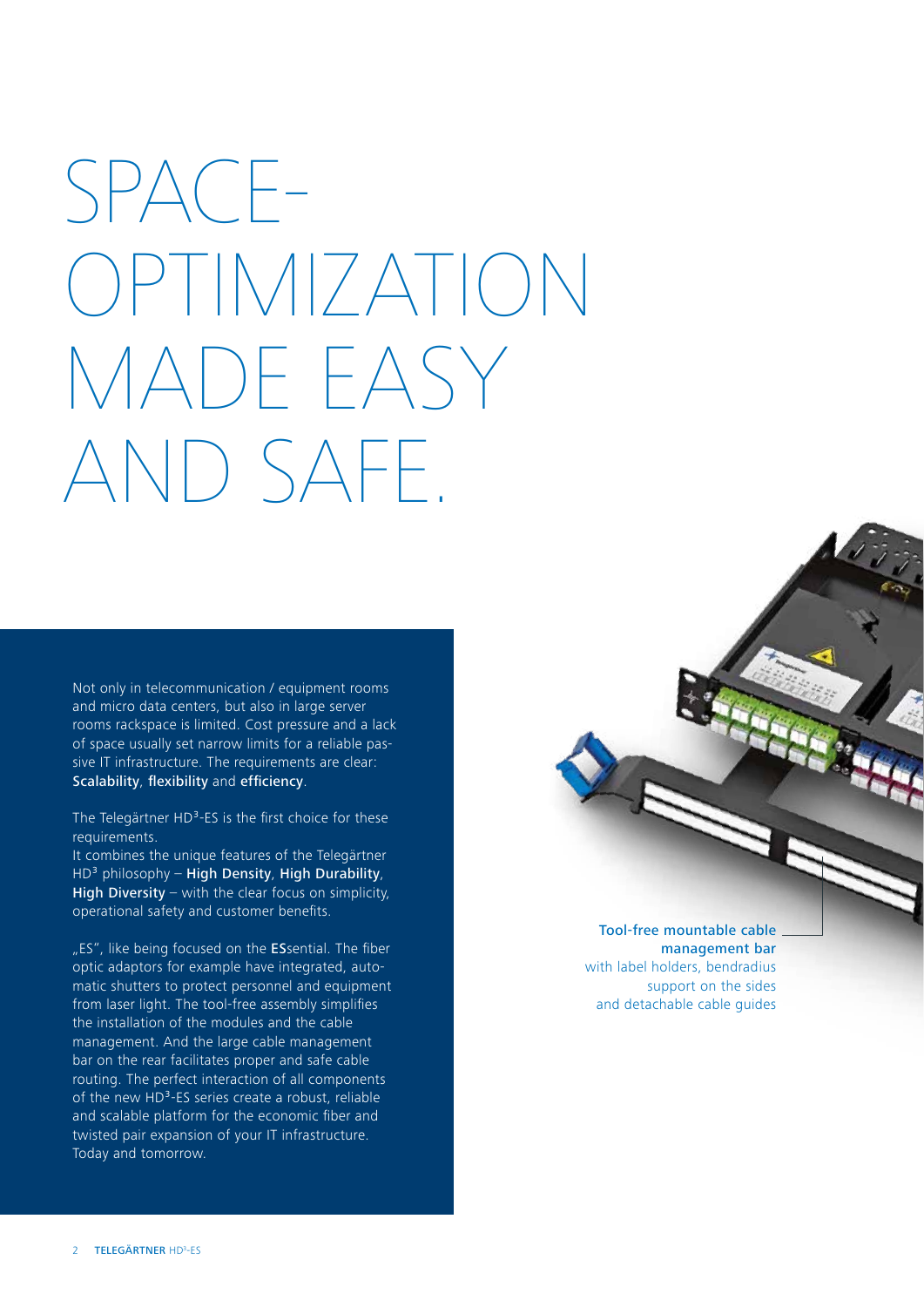## Multipurpose rail

for easy cable routing, strain relief and installation of mounting brackets

## Features and Benefits:

- Modules for individual mix-up of fiber and twisted pair technology as the best base for your scalable and economic IT infrastructure
- $19''$  chassis of 0.5, 1 and 3 U can be installed in recessed positions
- Conductive surface of chassis and modules for improved bonding
- Row of bonding connections
- Multi-purpose rail for easy cable routing, strain relief and installation of mounting brackets
- Easy and quick change of modules
- Fiber modules for breakout/mini-breakout and for pre-terminated cables, with integrated splice cassette or FanOut modules with MPO/ MTP® connectors
- Up to 48 RJ45 ports per U
- Up to 96 fiber ports per U
- Cable management on the front can be installed and removed without any tools
- Accessories for individual comfort and handling
- Customer specific modules on request

## Conductive surface for improved bonding and pre-assembled connections for blade receptacles

Fiber optic adaptors with integrated, automatic shutters for improved laser-safety and dust protection

## Wide range of fiber- and RJ45 modules.

**ABB** 

- Patch, splice and FanOut modules in all common fiber categories and polishing grades
- Patching on the front, connecting preterminated links on the rear
- Easy assembling of Telegärtner Cat.6, and Cat.8.1 RJ45 modules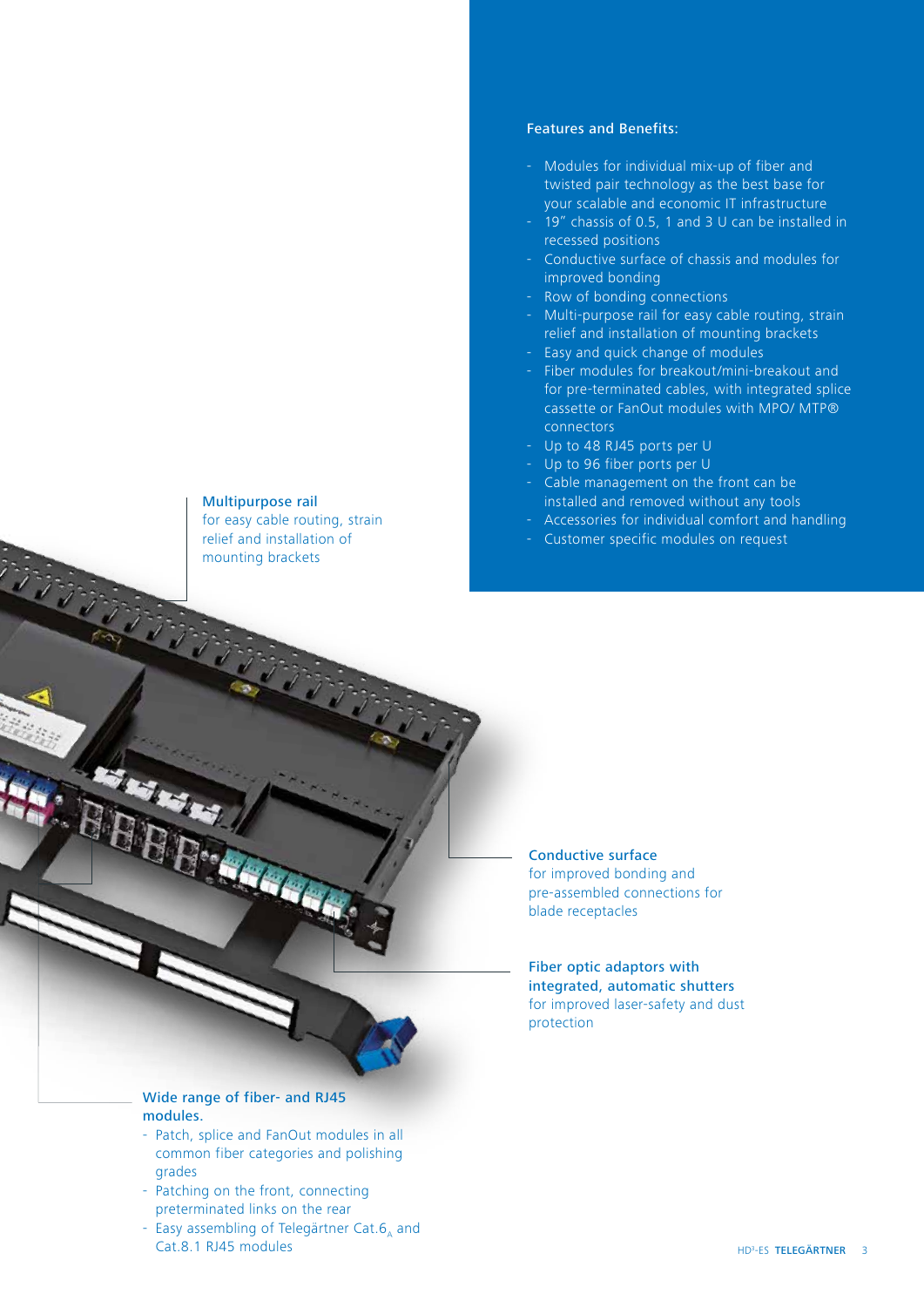Huge data traffic and high port densities in confined rack space require reliable, scalable and flexible IT infrastructure solutions.

The Telegärtner fiber patch, splice and FanOut modules spare your link budgets, the RJ45 modules of series STX, AMJ-S, -SL and Cat.8.1 provide high performance and the headroom needed in real-life installations. All components are relentlessly reliable, so you can entrust them your critical business applications with confidence.

The distribution panel system HD<sup>3</sup>-ES by Telegärtner grows with your demands on your data network. Thanks to its modular and scalable design, you just buy what you need, when you need it. True pay as you grow. Module by module.

Continuously increasing data rates due to new applications necessarily lead to changes in data transmission technology and requires flexible IT infrastructures that can easily and economically be adapted to the changing demands. With the extensive portfolio of various copper and fiber modules you can adjust your HD<sup>3</sup>-ES exactly to your changing needs.

nÓ ×Ō i dae **ECOD®** 



Operators of small and medium-sized data centers benefit from the maximum usefulness of the HD<sup>3</sup>-ES by Telegärtner. Short installation time, individual configuration, extensions exactly as needed and easy changes of the tool-free mountable modules offer the user a practical solution at a very attractive price.

This is the new all-rounder  $HD<sup>3</sup>-ES$ .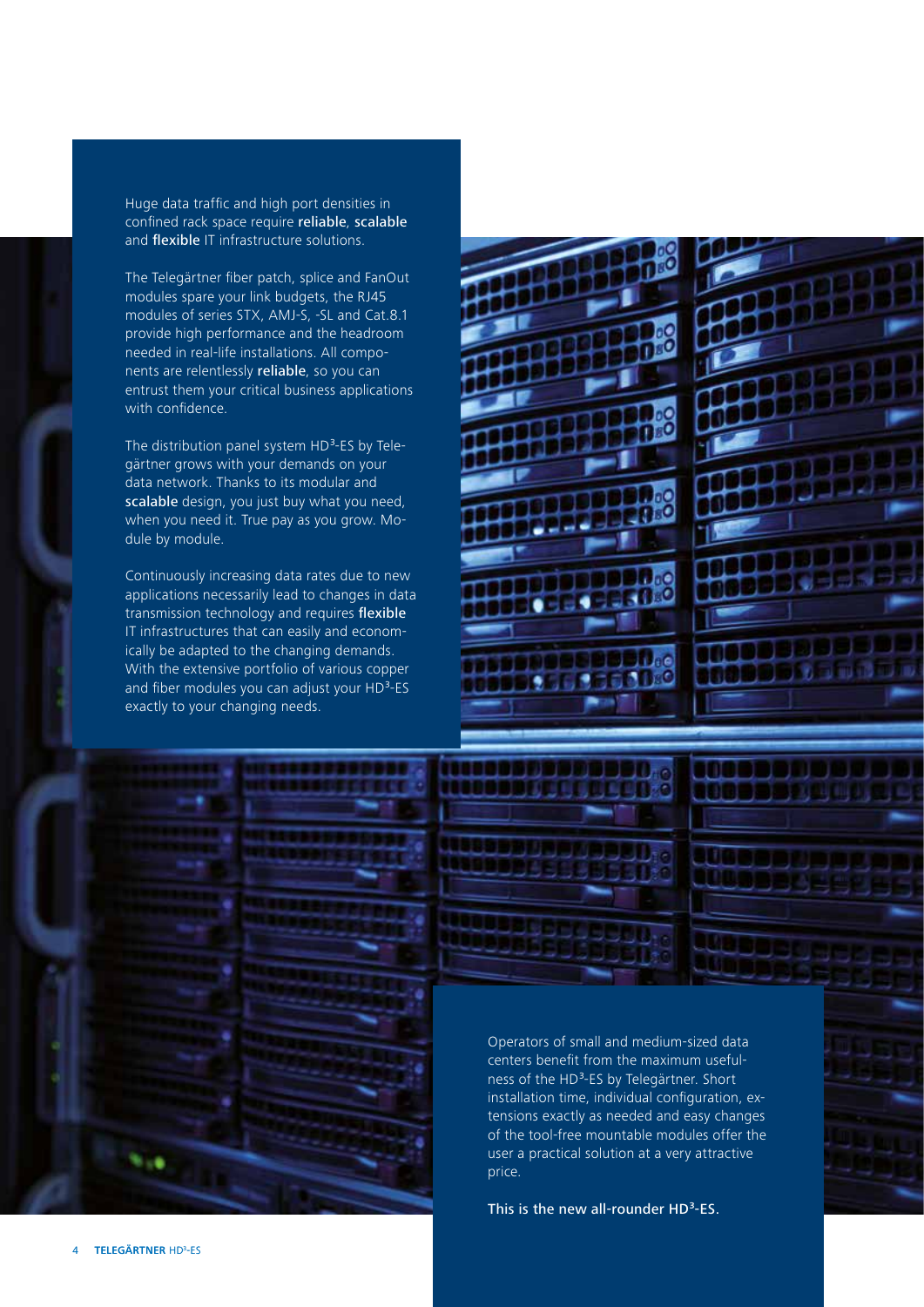## HD3-ES Modules

#### HD3-ES Modular Patch Panels

Accept modules of half and full height. The modules can be inserted from the front and fixed without tools. Different kinds of modules can be mixed in the same sample. Any combination of modules with 0.5 U and 1 U can be installed in the 1- and 3 U panel.

|                | Order No.   | <b>Description</b>              | <b>Remarks</b>                                                                                                                 |
|----------------|-------------|---------------------------------|--------------------------------------------------------------------------------------------------------------------------------|
| <b>COMPANY</b> | H02030A4052 | HD <sup>3</sup> -ES panel 0.5 U | With 4 slots of 0.5 U for mounting of<br>up to 4 half height modules                                                           |
|                | H02030A4051 | HD <sup>3</sup> -ES panel 1 U   | With 4 slots of 1 U for mounting of up to 4<br>modules of full height, 8 modules of half height or a<br>combination thereof    |
|                | H02032A4028 | HD <sup>3</sup> -ES panel 3 U   | With 12 slots of 1 U for mounting of up to 12<br>modules of full height, 24 modules of half height or a<br>combination thereof |

### HD3-ES FO Patch Modules

For breakout and mini-breakout cables as well as for pre-terminated cables (TICNET). Modules with 0.5 U and 1 U can be mixed in 1- and 3 U panels.

| Order No.   | <b>Description</b>                                         | <b>Remarks</b>                                                                  |
|-------------|------------------------------------------------------------|---------------------------------------------------------------------------------|
| H02050A4070 | HD <sup>3</sup> -ES module patch, 0.5 U<br>6x LC-D/PC OS2  | Module with 6 LC Duplex/PC OS2 adaptors blue,<br>integrated laser protection    |
| H02050A4071 | HD <sup>3</sup> -ES module patch, 0.5 U<br>6x LC-D/APC OS2 | Module with 6 LC Duplex/APC OS2 adaptors green,<br>integrated laser protection  |
| H02050A4072 | HD <sup>3</sup> -ES module patch, 0.5 U<br>6x LC-D OM3     | Module with 6 LC Duplex OM3 adaptors aqua,<br>integrated laser protection       |
| H02050A4073 | HD <sup>3</sup> -ES-Modul Patch, 0,5 U<br>6x LC-D OM4      | Module with 6 LC Duplex OM4 adaptors violet,<br>integrated laser protection     |
| H02050A4074 | HD <sup>3</sup> -ES module patch, 0.5 U<br>6x LC-D OM5     | Module with 6 LC Duplex OM5 adaptors limegreen,<br>integrated laser protection  |
| H02050A4080 | HD <sup>3</sup> -ES module patch, 0.5 U<br>6x MPO          | Module with 6 MPO adaptors black                                                |
| H02050A4075 | HD <sup>3</sup> -ES module patch, 1 U<br>12x LC-D/PC OS2   | Module with 12 LC Duplex/PC OS2 adaptors blue,<br>integrated laser protection   |
| H02050A4076 | HD <sup>3</sup> -ES module patch, 1 U<br>2x LC-D/APC OS2   | Module with 12 LC Duplex/APC OS2 adaptors green,<br>integrated laser protection |
| H02050A4077 | HD <sup>3</sup> -ES module patch, 1 U<br>12x LC-D OM3      | Module with 12 LC Duplex OM3 adaptors aqua,<br>integrated laser protection      |
| H02050A4078 | HD <sup>3</sup> -ES module patch, 1 U<br>12x LC-D OM4      | Module with 12 LC Duplex OM4 adaptors violet,<br>integrated laser protection    |
| H02050A4079 | HD <sup>3</sup> -ES module patch, 1 U<br>12x LC-D OM5      | Module with 12 LC Duplex OM5 adaptors limegreen,<br>integrated laser protection |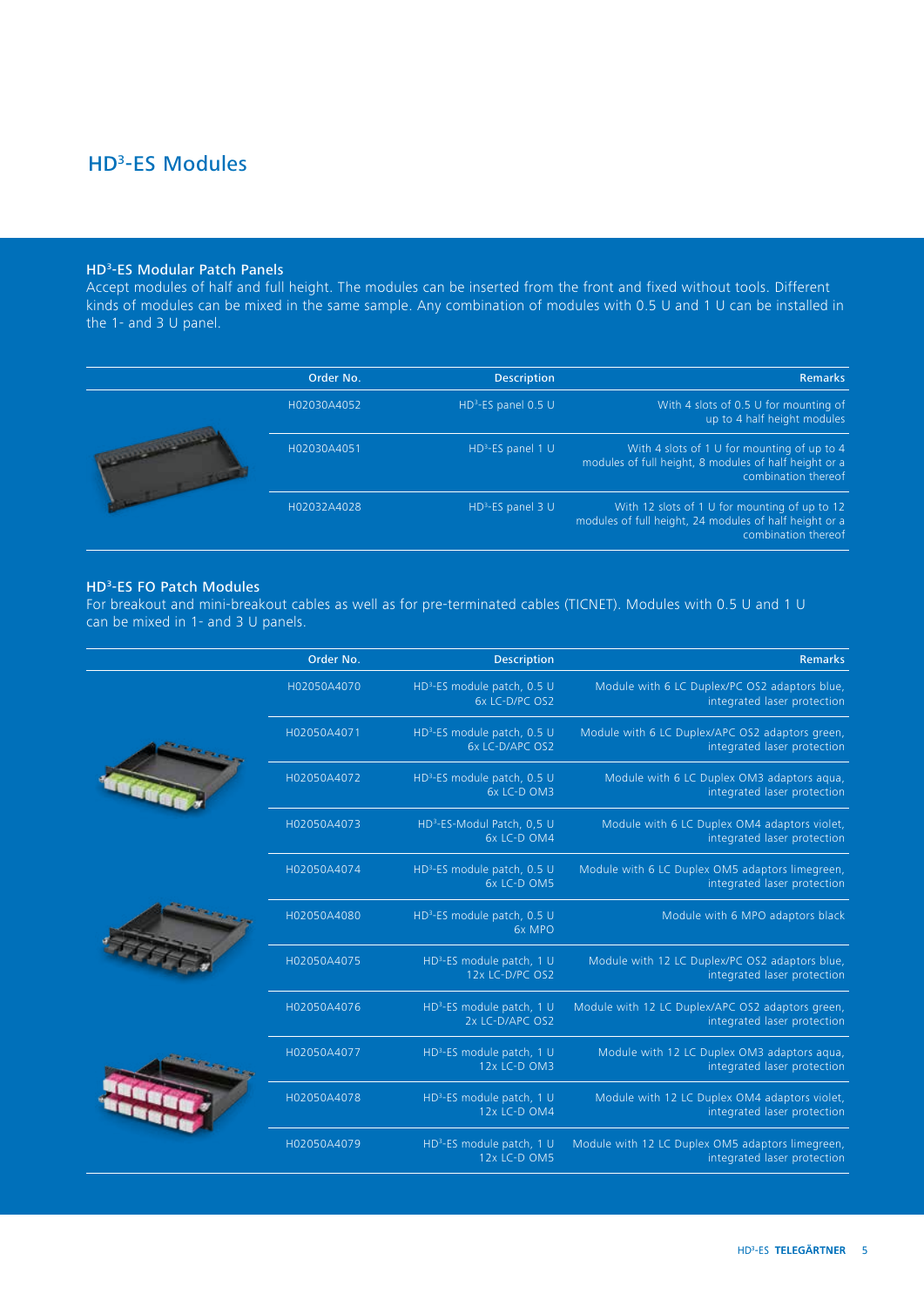## HD3-ES Modules

#### HD3-ES FO Splice Modules

For loose tube cables. Integrated splice cassette with splice holder for crimp and micro heat shrink splice protectors. Modules come pre-loaded with pigtails. Please order splice protectors separately. Any combination of modules with 0.5 U and 1 U can be installed in the 1- and 3 U panel.

|  | Order No.   | Description                                             | <b>Remarks</b>                                                                 |
|--|-------------|---------------------------------------------------------|--------------------------------------------------------------------------------|
|  | H02050A4081 | $HD3$ -ES module splice, 0.5 U<br>6x LC-D/PC OS2        | Module with 6 LC Duplex/PC OS2 adaptors blue,<br>integrated laser protection   |
|  | H02050A4082 | $HD3$ -ES module splice, 0.5 U<br>6x LC-D/APC OS2       | Module with 6 LC Duplex/APC OS2 adaptors green,<br>integrated laser protection |
|  | H02050A4083 | HD <sup>3</sup> -ES module splice, 0.5 U<br>6x LC-D OM3 | Module with 6 LC Duplex OM3 adaptors agua,<br>integrated laser protection      |
|  | H02050A4084 | HD <sup>3</sup> -ES module splice, 0.5 U<br>6x LC-D OM4 | Module with 6 LC Duplex OM4 adaptors violet,<br>integrated laser protection    |
|  | H02050A4085 | HD <sup>3</sup> -ES module splice, 0.5 U<br>6x LC-D OM5 | Module with 6 LC Duplex OM5 adaptors limegreen,<br>integrated laser protection |

## HD3-ES FO FanOut Modules

With MPO/MTP® adaptors at the back.

Modules come with installed FanOut Kit MPO/MTP®-LC. Any combination of modules with 0.5 U and 1 U can be installed in the 1- and 3 U panel.

| Order No.   | Description                                                | Remarks                                                                                                    |
|-------------|------------------------------------------------------------|------------------------------------------------------------------------------------------------------------|
| H02050A4086 | HD <sup>3</sup> -ES module FanOut 0.5 U<br>6x LC-D/PC OS2  | Module with 6 LC Duplex/PC OS2 adaptors blue,<br>with installed FanOut kit, integrated laser protection    |
| H02050A4087 | HD <sup>3</sup> -ES module FanOut 0.5 U<br>6x LC-D/APC OS2 | Module with 6 LC Duplex/APC OS2 adaptors green,<br>with installed FanOut kit, integrated laser protection  |
| H02050A4088 | HD <sup>3</sup> -ES module FanOut 0.5 U<br>6x LC-D OM3     | Module with 6 LC Duplex OM3 adaptors agua,<br>with installed FanOut kit, integrated laser protection       |
| H02050A4089 | HD <sup>3</sup> -ES module FanOut 0.5 U<br>6x LC-D OM4     | Module with 6 LC Duplex OM4 adaptors violet,<br>with installed FanOut kit, integrated laser protection     |
| H02050A4090 | HD <sup>3</sup> -ES module FanOut 0.5 U<br>6x LC-D OM5     | Module with 6 LC Duplex OM5 adaptors limegreen,<br>with installed FanOut kit, integrated laser protection  |
| H02050A4091 | HD <sup>3</sup> -ES module FanOut 1 U<br>12x LC-D/PC OS2   | Module with 12 LC Duplex/PC OS2 adaptors blue,<br>with installed FanOut kit, integrated laser protection   |
| H02050A4092 | HD <sup>3</sup> -ES module FanOut 1 U<br>12x LC-D/APC OS2  | Module with 12 LC Duplex/APC OS2 adaptors green,<br>with installed FanOut kit, integrated laser protection |
| H02050A4093 | HD <sup>3</sup> -ES module FanOut 1 U<br>12x LC-D OM3      | Module with 12 LC Duplex OM3 adaptors agua,<br>with installed FanOut kit, integrated laser protection      |
| H02050A4094 | HD <sup>3</sup> -ES module FanOut 1 U<br>12x LC-D OM4      | Module with 12 LC Duplex OM4 adaptors violet,<br>with installed FanOut kit, integrated laser protection    |
| H02050A4095 | HD <sup>3</sup> -ES module FanOut 1 U<br>12x LC-D OM5      | Module with 12 LC Duplex OM5 adaptors limegreen,<br>with installed FanOut kit, integrated laser protection |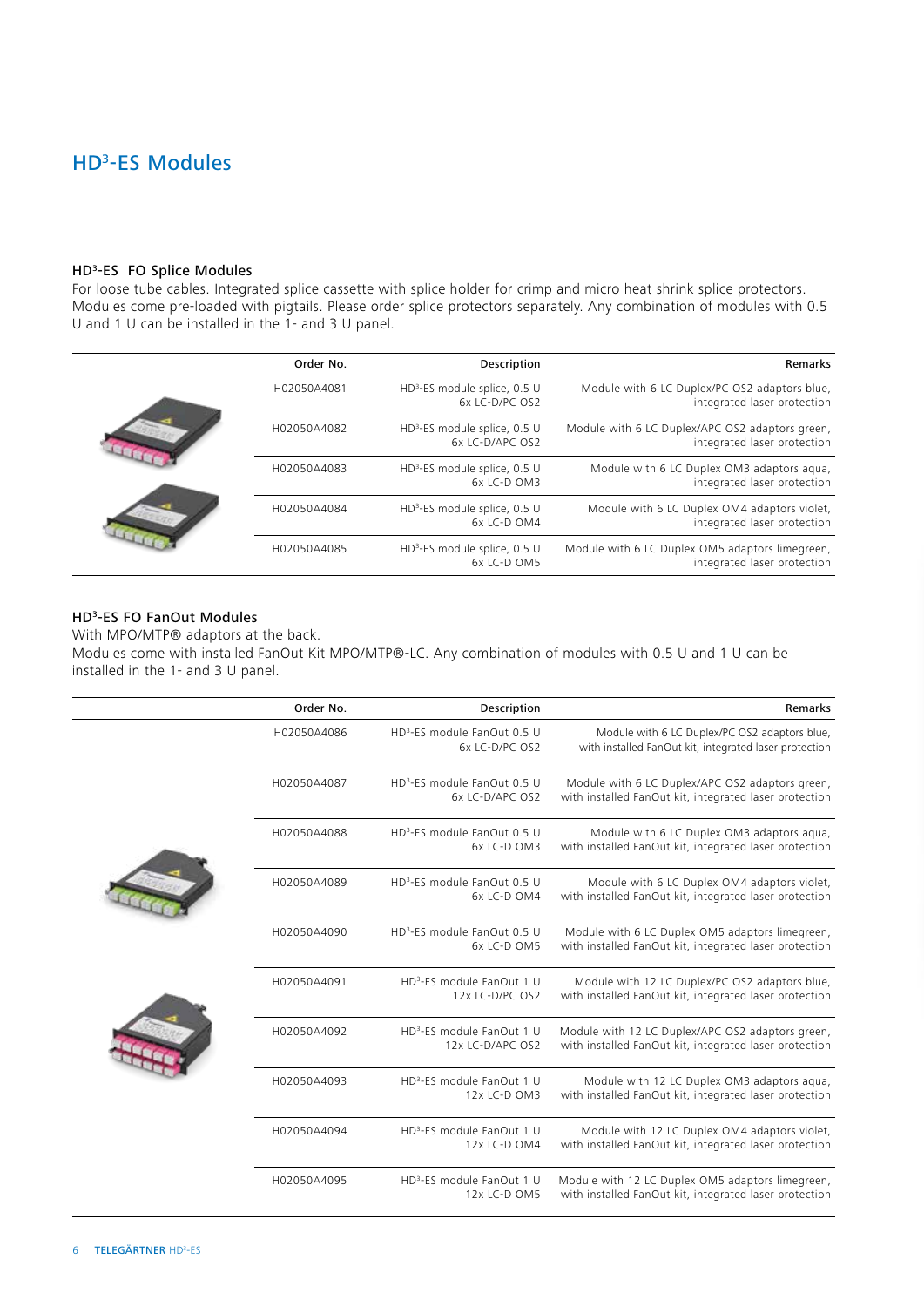## HD3-ES Modules for RJ45 Jacks and Coupler

Accept STX or AMJ-S / AMJ Cat.8.1 / AMJ-SL RJ45 jacks for twisted pair cables. AMJ-S, AMJ-SL and AMJ Cat.8.1 jacks can be mixed in the same HD3-ES module in 1 U. Modules with 0.5 U and 1 U can be mixed in 1- and 3 U panels. Please order RJ45 jacks separately.

| Order No.   | <b>Description</b>                                  | <b>Remarks</b>                                                     |
|-------------|-----------------------------------------------------|--------------------------------------------------------------------|
| H02025A4017 | HD <sup>3</sup> -ES module 0.5 U<br>for 6x RJ45 STX | Module accepts up to 6 RJ45 jacks<br>type STX                      |
| H02025A4018 | HD <sup>3</sup> -ES module 1 U<br>for 6x RJ45 AMJ   | Module accepts up to 6 RJ45 jacks<br>type AMJ-S/-S 2G/-SL/-Cat.8.1 |
| H02025A4019 | HD <sup>3</sup> -ES module 1 U<br>for 8x RJ45 AMJ   | Module accepts up to 8 RJ45 jacks<br>type AMJ-S/-S 2G/-SL/-Cat.8.1 |

#### Accessories

المستنبر

To customize the patch panels and for even more convenient installation and patching.

|               | Order No.   | <b>Description</b>                                                 |
|---------------|-------------|--------------------------------------------------------------------|
|               | H02025A4001 | HD <sup>3</sup> -ES cable management and front label holder, 0.5 U |
| $\frac{1}{2}$ | H02025A4002 | HD <sup>3</sup> -ES cable management and front label holder, 1 U   |
|               | H02025A4003 | HD <sup>3</sup> -ES cable management and front label holder, 2x1 U |
|               | H02025A4004 | HD <sup>3</sup> -ES cable management and front label holder, 3 U   |
|               | H06000A0086 | Rear side mounting bracket M20                                     |
|               |             |                                                                    |
|               | H06000A0087 | Rear side mounting bracket M25                                     |
|               | H02030A4053 | top-side cover for HD <sup>3</sup> -ES panel 1 U                   |
|               |             |                                                                    |

| H02025A4020 | $HD3-ES panel 0.5 U - blank$ |
|-------------|------------------------------|
| H02025A4021 | $HD3-ES panel 1 U - blank$   |
| L00040A0127 | $HD3$ -ES bonding set        |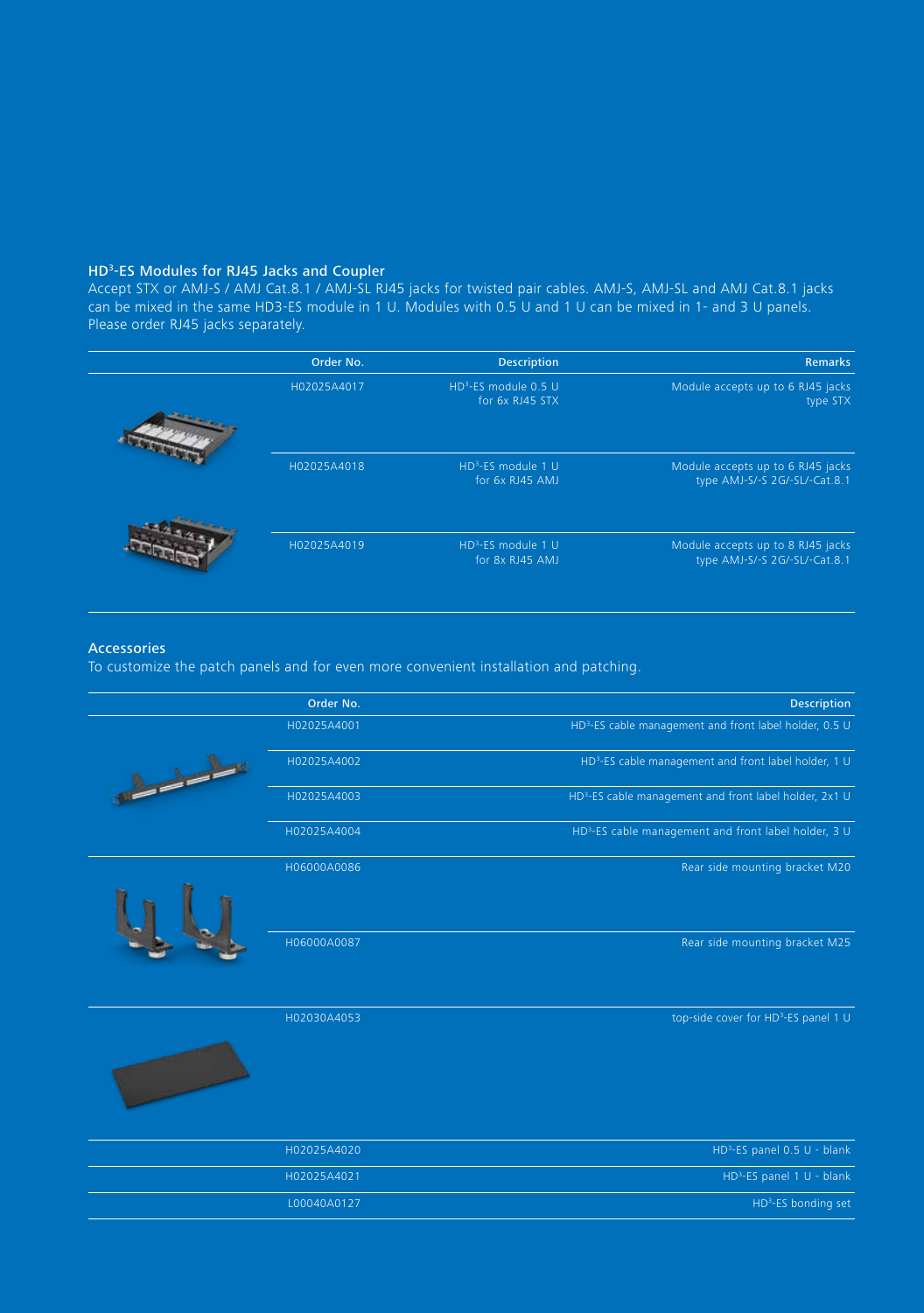## ALLOWS EASY PATCHING.

## Uniboot patch cords

The built-in pull / pull flap allows comfortable and easy patching of the LC duplex cords even at high port densites. Up to 96 LC fiber ports per U can be patched quickly and reliably.

Also the change of fiber polarity does not require any special knowledge or tooling. Available in all common fiber and polishing classes, as well as in lengths from 0.5 m to 10 m. The perfect combination with  $HD<sup>3</sup>-ES.$ 

| Order No.   | Description                  | Colour | Length           |
|-------------|------------------------------|--------|------------------|
| L00870U0000 | Patch cord 2xE9/125, OS2/PC  | blue   | 0.5 m            |
| L00870U0001 | Patch cord 2xE9/125, OS2/PC  | blue   | 1.0 <sub>m</sub> |
| L00871U0000 | Patch cord 2xE9/125, OS2/PC  | blue   | 1.5 <sub>m</sub> |
| L00871U0001 | Patch cord 2xE9/125, OS2/PC  | blue   | 2.0 m            |
| 100872U0000 | Patch cord 2xE9/125, OS2/PC  | blue   | 2.5 <sub>m</sub> |
| L00872U0001 | Patch cord 2xE9/125, OS2/PC  | blue   | 3.0 <sub>m</sub> |
| L00873U0000 | Patch cord 2xE9/125, OS2/PC  | blue   | 5.0 <sub>m</sub> |
| 100875U0000 | Patch cord 2xE9/125, OS2/PC  | blue   | 10.0 m           |
| 100870U0002 | Patch cord 2xE9/125, OS2/APC | green  | 0.5 <sub>m</sub> |
| L00870U0003 | Patch cord 2xE9/125, OS2/APC | green  | 1.0 <sub>m</sub> |
| L00871U0002 | Patch cord 2xE9/125, OS2/APC | green  | 1.5 <sub>m</sub> |
| L00871U0003 | Patch cord 2xE9/125, OS2/APC | green  | 2.0 <sub>m</sub> |
| 100872U0002 | Patch cord 2xE9/125, OS2/APC | green  | 2.5 <sub>m</sub> |
| 100872U0003 | Patch cord 2xE9/125, OS2/APC | green  | 3.0 <sub>m</sub> |
| L00873U0001 | Patch cord 2xE9/125, OS2/APC | green  | 5.0 <sub>m</sub> |
| L00875U0001 | Patch cord 2xE9/125, OS2/APC | green  | 10.0 m           |

| Order No.   | Description               | Colour    | Length           |
|-------------|---------------------------|-----------|------------------|
| L00870U0004 | Patch cord 2xG50/125, OM3 | aqua      | 0.5 m            |
| L00870U0005 | Patch cord 2xG50/125, OM3 | aqua      | 1.0 <sub>m</sub> |
| L00871U0004 | Patch cord 2xG50/125, OM3 | aqua      | 1.5 <sub>m</sub> |
| L00871U0005 | Patch cord 2xG50/125, OM3 | aqua      | 2.0 <sub>m</sub> |
| L00872U0004 | Patch cord 2xG50/125, OM3 | aqua      | 2.5 m            |
| L00872U0005 | Patch cord 2xG50/125, OM3 | aqua      | 3.0 <sub>m</sub> |
| L00873U0002 | Patch cord 2xG50/125, OM3 | aqua      | 5.0 <sub>m</sub> |
| L00875U0002 | Patch cord 2xG50/125, OM3 | aqua      | 10.0 m           |
| L00870U0006 | Patch cord 2xG50/125, OM4 | violet    | 0.5 <sub>m</sub> |
| L00870U0007 | Patch cord 2xG50/125, OM4 | violet    | 1.0 <sub>m</sub> |
| L00871U0006 | Patch cord 2xG50/125, OM4 | violet    | 1.5 <sub>m</sub> |
| L00871U0007 | Patch cord 2xG50/125, OM4 | violet    | 2.0 <sub>m</sub> |
| L00872U0006 | Patch cord 2xG50/125, OM4 | violet    | 2.5 <sub>m</sub> |
| L00872U0007 | Patch cord 2xG50/125, OM4 | violet    | 3.0 <sub>m</sub> |
| L00873U0003 | Patch cord 2xG50/125, OM4 | violet    | 5.0 <sub>m</sub> |
| L00875U0003 | Patch cord 2xG50/125, OM4 | violet    | 10.0 m           |
| L00870U0008 | Patch cord 2xG50/125, OM5 | limegreen | 0.5 <sub>m</sub> |
| L00870U0009 | Patch cord 2xG50/125, OM5 | limegreen | 1.0 <sub>m</sub> |
| L00871U0008 | Patch cord 2xG50/125, OM5 | limegreen | 1.5 <sub>m</sub> |
| L00871U0009 | Patch cord 2xG50/125, OM5 | limegreen | 2.0 <sub>m</sub> |
| L00872U0008 | Patch cord 2xG50/125, OM5 | limegreen | 2.5 <sub>m</sub> |
| L00872U0009 | Patch cord 2xG50/125, OM5 | limegreen | 3.0 <sub>m</sub> |
| L00873U0004 | Patch cord 2xG50/125, OM5 | limegreen | 5.0 <sub>m</sub> |
| L00875U0004 | Patch cord 2xG50/125, OM5 | limegreen | 10.0 m           |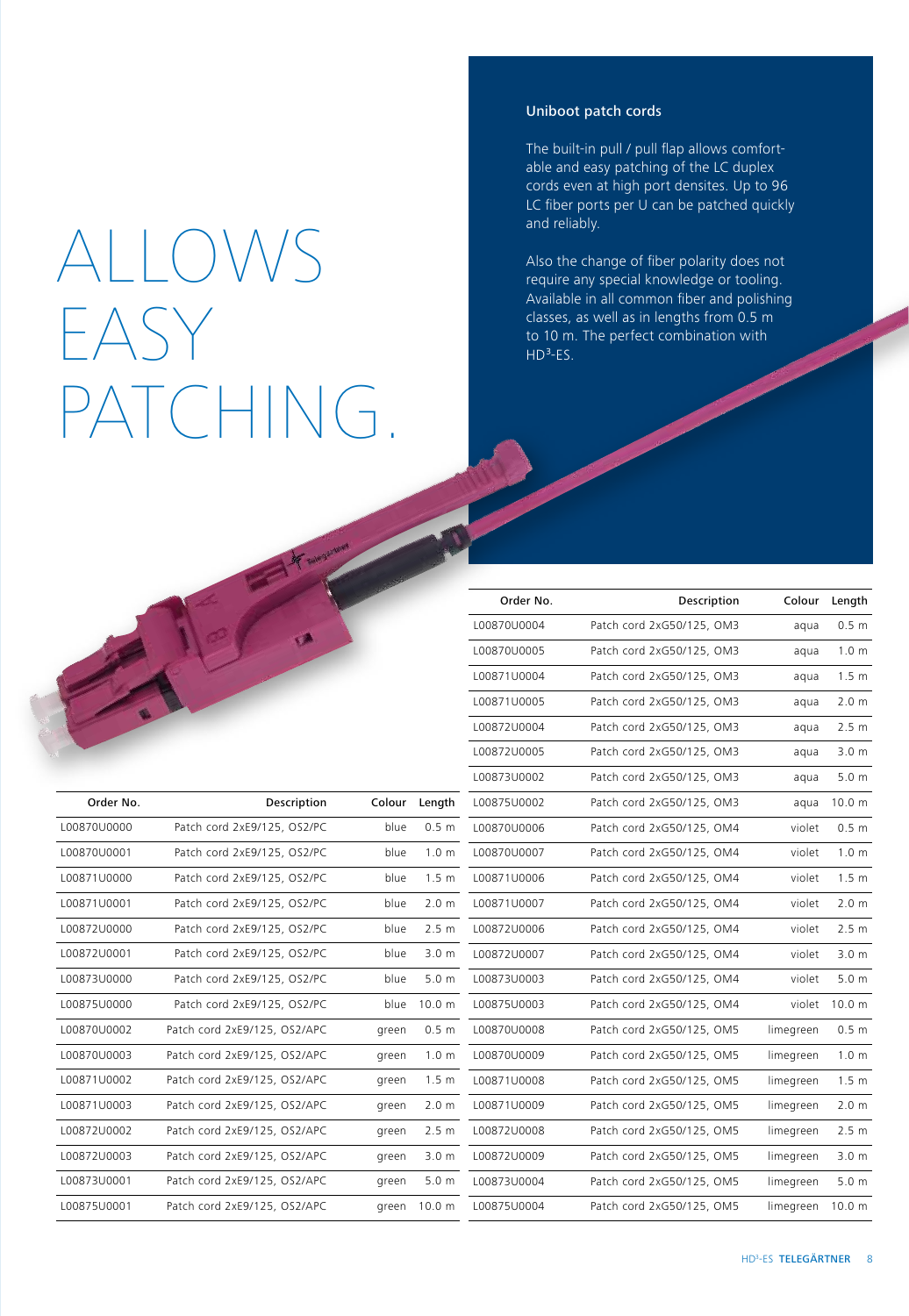## EASY, QUICK, RELIABLE: THE TICNET CONFIGURATOR.



Whether you need copper or optical fiber products, cables or patch panels, solutions for office buildings, data centers, industrial facilities or home networks: the TICNET configurator service is available around the clock to inquire customised products. Naturally it is also possible to save your configurations.

### www.telegaertner.com/go/ticnet

The TICNET configurator is a convenient and quick way of ordering preassembled cabling components from the factory. Just follow six simple steps to order the product you need:

- **1** Select type of product
- **2** Define product
- **3** Check final product
- **4** Add product to shopping basket
- **5** Enter address details
- **6** Send inquiry